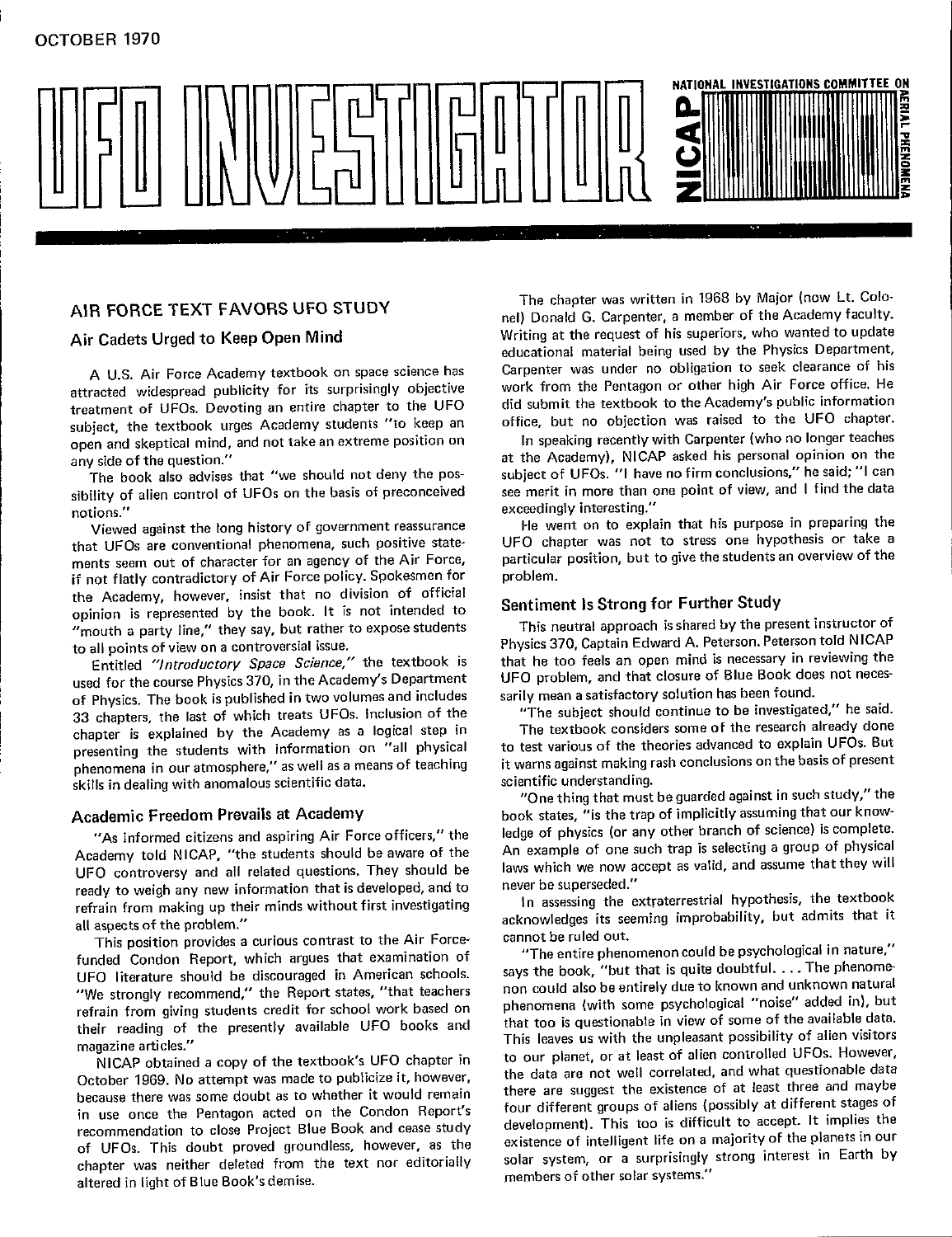search for extraterrestrial life. The interview began in the present. And if indeed this has anything to do with the origin search for extraterrestrial life. The interview began in the present of life, it should have occurred on any planet with a similar September issue.

In 1965, the National Academy of Sciences put NICAP: **Out a two-volume study on Mars, Biology and the Exploration elements, in proportion to their cosmic abundance. So if you**  $of$  *Mars*. The study comments that science simply does not

TOUNG: WE WARD: WE WARD: WE WARD: WE WARD: PUT IT WAS ARRESTED FOR THE PUT IT CONTROLLED BACK TO CARBON CHEMISTRY EACH TIME. AND WAS ARRESTED FOR THE PUT IT CONTROLLED BACK TO CARBON CHEMISTRY EACH TIME. AND WE WARD TO CAR

NICAP: That's essentially what it said. In other words, you mon with life on Earth, at least *in* terms of common chemis-<br>can get down to certain characteristics of living organisms, but try.<br>When we start developing life**c**even those characteristics do not really make life and nonlife

erally speaking, of course, we know what's not alive, by some model of. We wouldn't know how to go about looking for it arbitrary set of conditions with which we define life. I think because we don't know what it is. So all we can do is look for the real argument is that there has never been a definition of life that we have a model of, and that's life on Earth. You life that is completely acceptable to all scientists. There is ean't exclude other possibilities rigorously, but there's no way always this basic debate as to what life really is. These are to develop a program around these other possibilities. always this basic debate as to what the teamy is. These are to develop a program around these other possible<br>technical subtleties, I think; one can very easily generalize MICAP: There was some publicity given to the about what is life and what isn't life. But I think it's generally<br>acceptable that life is a self-replicating, mutating system made small organisms on the moon, or something to that effect. of carbon or carbon-based compounds. It certainly is on Earth; YOUNG: No organisms were detected on the moon. There there's no life (on Earth) that's not. But there are always was a report of organisms that were brought back (one species thereftine things, like the virus for example. There's a form of of bacteria) in one of the Surveyor parts that had been on the contention as to whether the virus is really alive or not. And moon for 18 months. But that would have been an organism, if the argument stems around whether the virus is self-replicating, indeed it wasn't a contaminant unkich it isn't A virus can only replicate in the presence of a survived exposure on the moon. **w**hich **i**t is**n**'t. A v**i**rus can only rep**l**icate **in t**he pre**s**e**n**ce of a sur**v**i**v**ed **e**xposure o**n t**he moon**.** it's this kind of gray area that makes it difficult to really de- for life of which we have a model, what if we stumble upon

NICAP: The study did say that essentially there's no basic model? Would scientists be surprised? NIGAP: The study did say that essemantly the same indicate country. **d**iffe**r**e**nce b**et**w**een e**x**t**r**emel**y s**im**p**l**e f**o**rms** of life a**n**d ex-

tinguishable from an insect or something even simpler. arranged differently; but basically it would be a recognizable

bacteria, and run them through a chemical analyzer, and you<br>will come out with the same stuff - probably even essentially **the find that there is a completely different kind of chemistry.** will come out with the same stuff -- probably even essentially find that there is a completely different kind of chemistry,<br>the same proportions. There is very little difference. Man is and an actional chemistry instead of

## **Page 2** U<sub>**FO III U<sub>P</sub> III UP III UP III UP III UP III UP III UP III UP III UP III UP III UP III UP III UP III UP III UP III UP III UP III UP III UP III UP III UP III UP III UP III UP III UP III UP III UP III UP III UP II</sub>**

Third of a Series that it woul**d** appear to rel**a**te in a f**u**ndamental way **t**o e**x**obio**l**o**gy**, t**o** whe**r**e **yo**u l**oo**k f**o**r l**if**e**,** ho**w** y**ou** l**o**ok, **w**ha**t** y**ou**

YOUNG: Well, that is a problem. We have often asked ourselves whether there could be a life that is based on a chemistry very different from life on Earth. But that is pure specula**tion; all life on Earth is based on the same chemistry. Chemical** MAN AND NON-MAN<br>
wolution, it turns out, in the laboratory produces carbon<br>
move that limpact the Discovery of Extraterrestrial<br>
compounds Che starts with the primitive atmosphere of a **What Impact the Discovery of Extraterrestrial evolution, compounds. One starts with the primitive atmosphere of a<br>Intelligence?** planet and with energy, and starts synthesizing compounds, and it is organic compounds, carbon compounds, that are synthesized. You don't end up with silicon polymers; you don't end up with phosphorous polymers, or anything else; you end up with carbon compounds. So the suggestive evidence is fairly compelling that this kind of chemical evolution would have occurred on any planet that had a similar history The following is a continuation of the NICAP interview with would **h**ave occurre**d** on any planet that ha**d** a similar h**is**tor**y** September issue, **of life, it should be a similar of life, it should be a similar of the similar similar angle of the similar similar similar similar similar similar similar similar similar similar similar similar similar h**istory.

As far as we kno**w**, all planets evolve in pre**t**ty of *Mars.* The study comments that science simply does not accept the line of reasoning that the origin of life is more or know the difference between life and nonlife. YOUNG: Well, I wouldn't put it quite that way; perhaps one is led back to carbon chemistry each time. And we would mon with life on Earth, at least in terms of common chemis-

even those characteristics do not really make the dividing points. It would<br>mutually exclusive categories.<br>he silly of us to no to Mars and look for a kind of life that mutually exclusive categories.<br>YOUNG: Well, there's a large element of truth in that. Gen-<br>doesn't exist anywhere, that we can't really make a meaningful doesn't exist anywhere, that we can't really make a meaningful

indeed it wasn't a contaminant, carried from Earth and that

cide what's alive and what isn't alive. The something that appears to be life but that does not fit the

tremely complicated forms of life.<br>YOUNG: In other words, we are all made of the same wasn't made of amino acids and carbohydrates and fatty acids. moleculars. The might find a slightly different array of amino acids than we **n**/CAP: Yes, and from that point of view, man is indis-<br>by the cast is may be that some of the a reconsizable tinguishams from an *insect* of containing the company carbon-based chemistry. I think that's what's generally ex-<br>YOUNG: You grind up a man and grind up a handful of narted if we find life elsewhere. There may be differen YOUNG: You grind up a man and grind up a handful of pected if we find life elsewhere. There may be differences, but bacteria, and run them through a chemical analyzer, and you such as a silicon chemistry instead of a carbon chemistry.

NICAP: The reason we raise this question of what is life is

certainly not chemically unique,<br>NICAP: The reason we raise this question of what is life is MEXT: Do Fossils Exist of Extraterrestrial Organisms?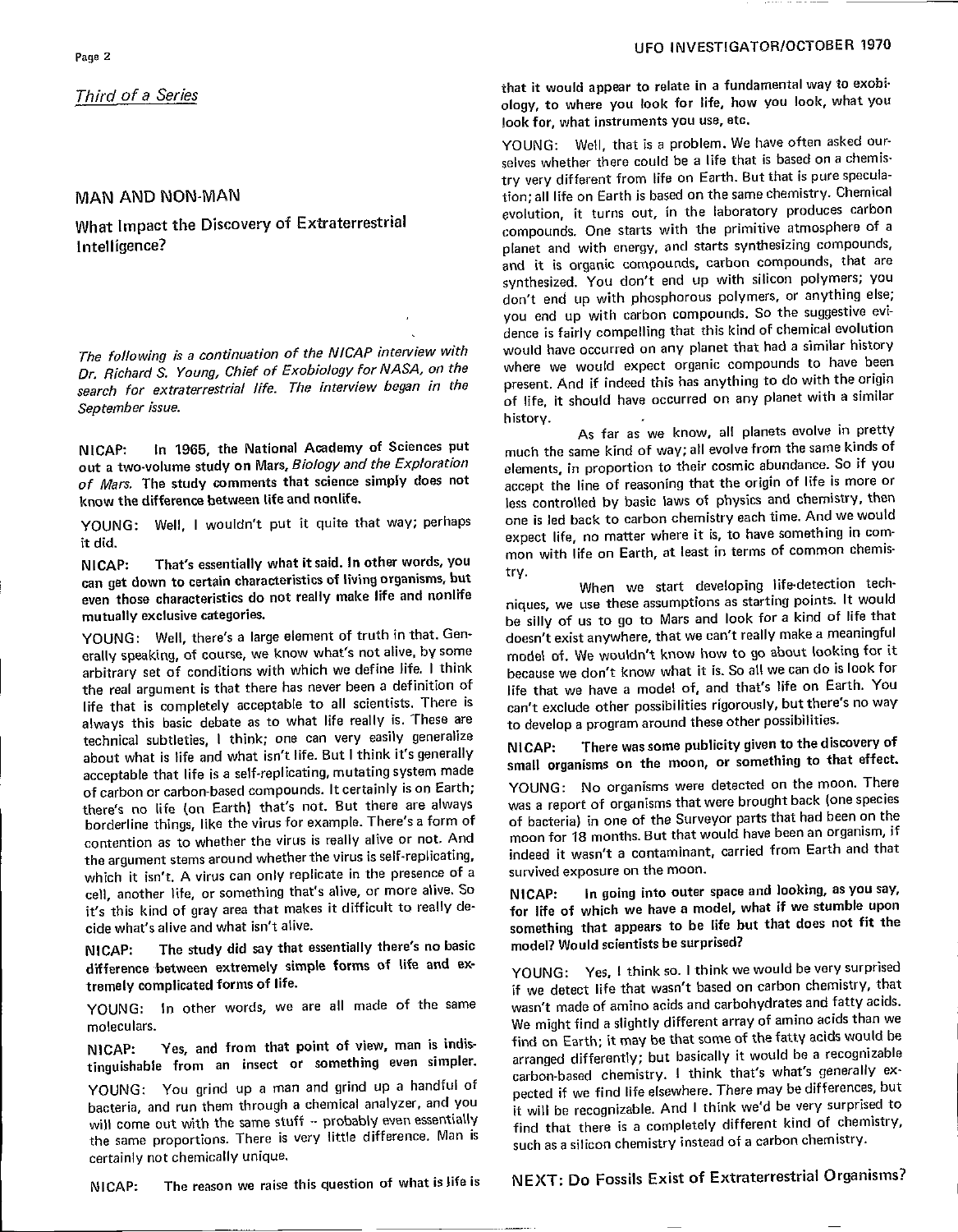### **UF**O **I**NV**ES**TI**GA**TOR/OCTOB**ER** 1**970** Paso**3**



Crew members and passengers on a Navy RSD air**c**raft experienced a dramatic sighting in the early morning hours of February 8, 1951, while flying over the North Atlantic (see last month's issue). The details of that experience, as told by the **Later and the month** is in the set of the first time,<br>pilot, are published here for the first time, **the contract of the contract of the contract of the contr** 

"Th**e** a**i**r**c**raft w**as o**n **aut**omat**ic**-**p**i**lot** (t**h**is **w**as s**tan**d**ar**d **pr**ocedure during clear weather, so both pilots could watch for "It stopped its movement toward us and began moving<br>other aircraft). Lt. Com. F.K. and myself were on constant along with us about 45 degrees off the bow to the r watch for other aircraft. I observed a yellow glow in the dis-<br>
100 feet or so below us and about 200 to 300 feet in front of tance about 30 to 35 miles away, at about the 1 o'clock us. It was not in a level position; it was tilted about 25 degrees. position and below the horizon. My impression was that there **1992** "It stayed in this position for a minute or so. It appeared **posa** is small city ahead, because it was the same glow you get but to be from 200 to 300 feet in diameter, translucent or metallic, from a group of lights on the surface before you get close shaped like a saucer, a purple-red fiery ring around the enough to pick them out individually. The surface specimeter and a frosted white glow around the entire object.

thought was that we were behind schedule and had drifted of glow you get around the commutation that we had passed over the weather when you observe it at night. n**o**rth, but remembering that we had **p**assed over the weather when you observ**e** it at night. ship, a know this was not the case of the case. He said that it as though it was backing up about 170 degrees from the direction the directooked like we were approaching land. I asked our navigator to tion that it approached us, and was still tilted. It was only a check his navigation. He did and replied that we were on flight few seconds before it<br>plan and on course. (speed excess of 1500 mph.)

took us from eight to ten minutes to get close enough to where enough to think about taking a picture. Most of us were the lights had a pattern (our ground speed was over three miles wondering what it was. Our impression was that this was a **the lights had a part is had a** part is had a way. At that time, due to controlled craft. It was either hovering over the water or the circular pattern of lights, I got the impression that possibly sitting on it, then it detected us and came up to investigate. two ships were tied up together and that lights were strung be-<br> **The impare in the investigates** over the independent on the independent of the independent of the then it and two ships were tied up to gether were treasuring cargo from one to the other learned that most of the passengers had observed the same

there were no ships plotted in this area and that we were not that he had and that he did not look because it was a flying close to the shipping lanes anyway. The radioman also saucer and he did not believe in such things. I immediately rewent on the air to the weather ship, which verified that there turned to the cockpit and informed the crew to keep quiet

plane captain awaken them. When Lt. J. and Lt. M. came up tioned you had such a sighting, you were believed to be crazy). **plane captain and Let and Let and Lt. M. captain and the captain and the superior of the captain and called forward, I pointed the lights out to them. Their only comment Lt. J. informed me that it was too late because he** was that it had to be a ship because it was on the water and we Gander airfield in  $\frac{d}{dx}$  overthelm if  $\frac{d}{dx}$  and  $\frac{d}{dx}$  this time we were five to seven tracked by radar. were overtaking it fast. At this time, we were five to seven tracked by radar.<br>miles away; it was about 30 degrees to our right; and we had to **the was we we landed at Argentia (Newfoundland), we were** income to the court 30 degree angle. The lights had a definite met by intelligence officers. The types of questions they asked

halo on the water. It turned to an orange, to a fiery red, and obvious that there had been many sightings in the same area, then started movement toward us at a fantastic speed, turning and most of the observers did not let the cat out of the bag to a blueish red around the perimeter. Due to i**t**s hi**g**h speed, o**p**enly. When we arrived in the U**n**ited State**s**, we ha**d** to make its direction of travel, and it is in the subset of the automatic-pilot  $\cdots$  "I found out a few months later that Gander radar did track going to be enganced. I going the pilot of the plane over in hopes that the object in excess of 1800 mph. I did not see the reports and stood by to push the nose of the plane over in hopes that the object in excess of 1800 and stood by the planne of the stood of the angle it was ascending. The made by other members aboard the aircraft. I did talk to the we come the angle it was standing behind us; everyone began ducking, and the Force at Wright-Patterson AFB in 1957 but did not look and a few heads were hit on objects.



pliot, are published note for the rise cancel. The contraction of the second arrest of the second arrest collision course. **ocea**n'**ssurfac**e**and appr**o**acheda**i**rcraft** o**n apparentcollisio**n**course.**

"Knowing that we pass the tip of Greenland, my first The purple-red glow around the perimeter was the same type  $\alpha$  for glow you get around the commutator of an auto generator

few seconds before it was out of sight. (Speed estimated in

where the contract.<br>"The lights were farther away than we thought because it **help in the 1500 manufator of 1500 m**pm.

tween them for either **the cargo from the cargo from the other them** for the other Jeerne of the other Jeerne of the other Jeerne of the passengers of the passengers of the same of the passengers of the same of the same of one the was in some that the some that we have the replied that M., CDR U.S. Navy, if he had observed the object. He replied **were no ships in the area.** What we observed because it might have been our first where no ships in the area. "Since it was time for Lt. J's crew to relieve us, I had the sighting of a flying saucer (during those years when you men-Gander airfield in Newfoundland to see if the object could be

**discrime and were bright white.** The lights of the like Henry Ford asking about the Model T. You got "Suddenly, the lights went out. There appeared a yellow the feeling that they were putting words in your mouth. It was openly. When we arrived in the United States, we had to make

at the report. They said they had it and many similar reports."